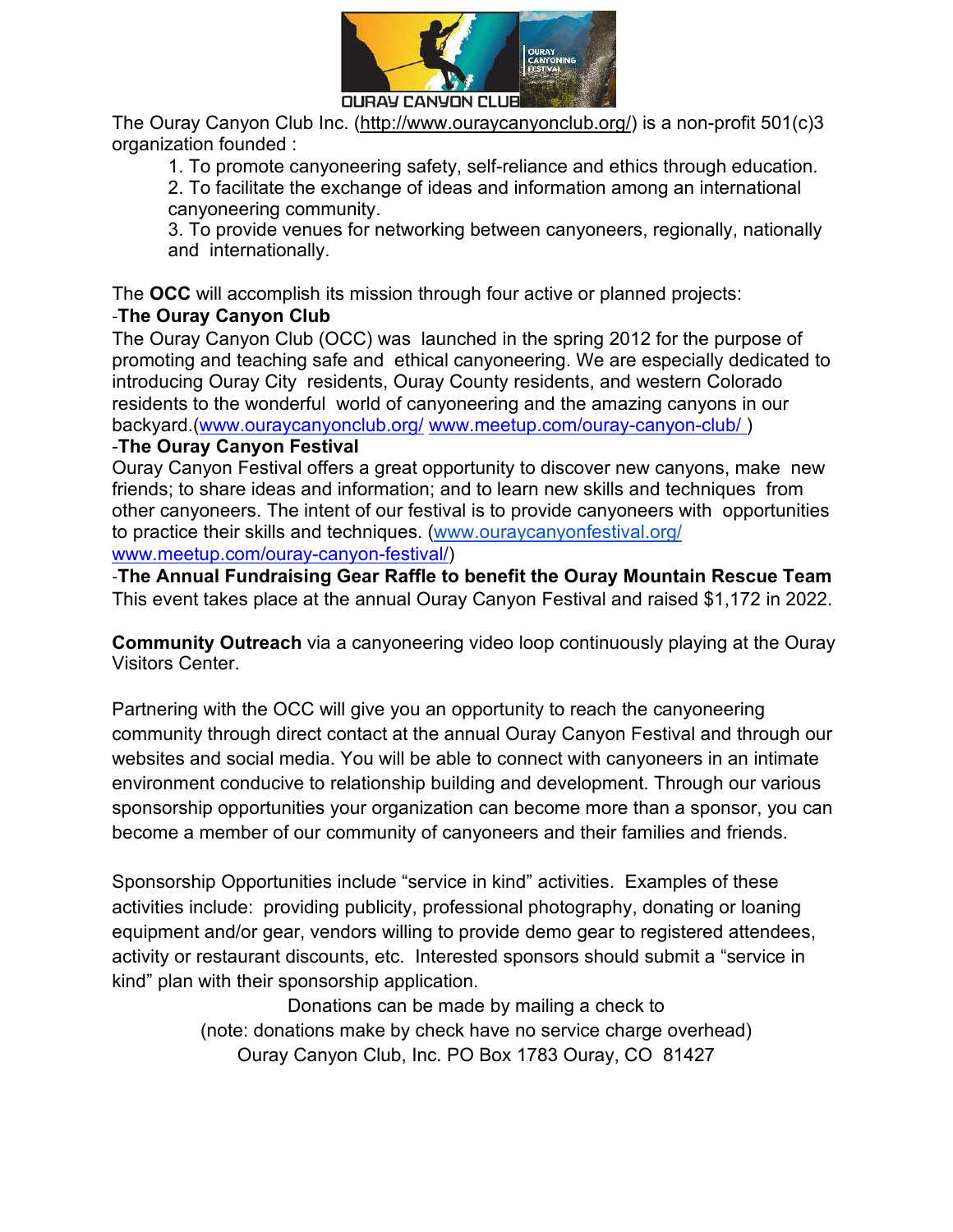# **Gold Sponsor \$300 and above (cash or service in kind)**

### **Festival Exposure**

- Your company banner ad featured prominently on the wall of the Ouray Community Center, site of the daily social activities at the Ouray Canyon Festival. Banner ad to be provided by Your Company. No size limit.
- Your company will be provided exposition space including a table in the Ouray Community Center, site of the daily social activities at the Ouray Canyon Festival.

● Your company will receive two Ouray Canyon Festival attendee registration

### **Web Site Exposure**

- Your company logo featured prominently on our sponsors page at the OurayCanyonFestival.org website, and OurayCanyonClub.com website.
- We will place a hot link to your company on the Sponsors Page of our web sites.

### **Publicity in the News**

- Your company's name is mentioned in every organizational press release distributed to a broad list of Colorado news media, and our social media page.
- Your company's name and logo will be listed as the Empowering Top Sponsor on the Sponsors Sheet in our digital media kit, available online to all media.
	- Your company's logo will be featured on a pint glass handed out to each registered attendee at the Ouray Canyon Festival.

### **Sponsor Rights**

Your sponsorship status enables you to utilize our organization's assets for marketing:

● Official use of the logo and name in your own marketing materials to help your company publicize its charitable/sponsorship efforts.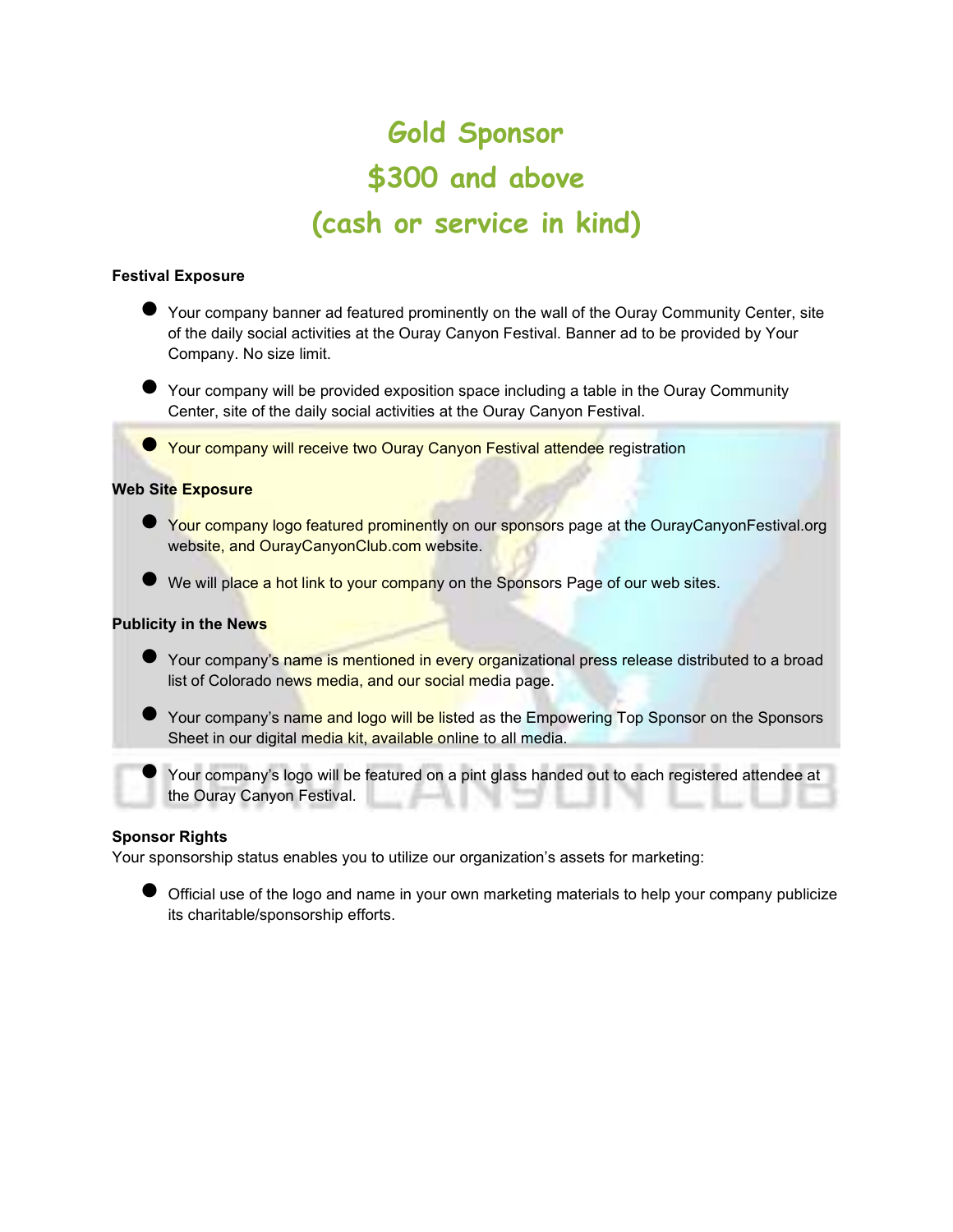# **Silver Sponsor \$200 (cash or service in kind)**

### **Festival Exposure**

- Your company banner ad featured prominently on the wall of the Ouray Community Center, site of the daily social activities at the Ouray Canyon Festival Banner ad to be provided by Your Company. Size limit up to 6' x 3'.
- Your company will be provided exposition space including a table in the Ouray Community Center, site of the daily social activities at the Ouray Canyon Festival.
- Your company will receive one Ouray Canyon Festival attendee registration.

### **Web Site Exposure**

- Your company logo featured prominently on our sponsors page at the Ouray Canyon Festival website, the OurayCanyonFestival.org website, and OurayCanyonClub.org website.
- Your logo featured in the rotating sponsor logo banner ad visible on our home page.
- We will place a hot link to your company on the Sponsors Page of our web sites.

#### **Publicity in the News**

- Your company's name is mentioned in every organizational press release distributed to a broad list of Colorado news media, and our social media page.
- Your company's name and logo will be listed as the Empowering Top Sponsor on the Sponsors Sheet in our digital media kit, available online to all media.
- Your company's logo will be featured on a pint glass handed out to each registered attendee at the Ouray Canyon Festival.

#### **Sponsor Rights**

Your sponsorship status enables you to utilize our organization's assets for marketing:

- Official use of the logo and name in your own marketing materials to help your company publicize its charitable/sponsorship efforts.
- Official use of 's press kit documents and press releases to be used for your marketing.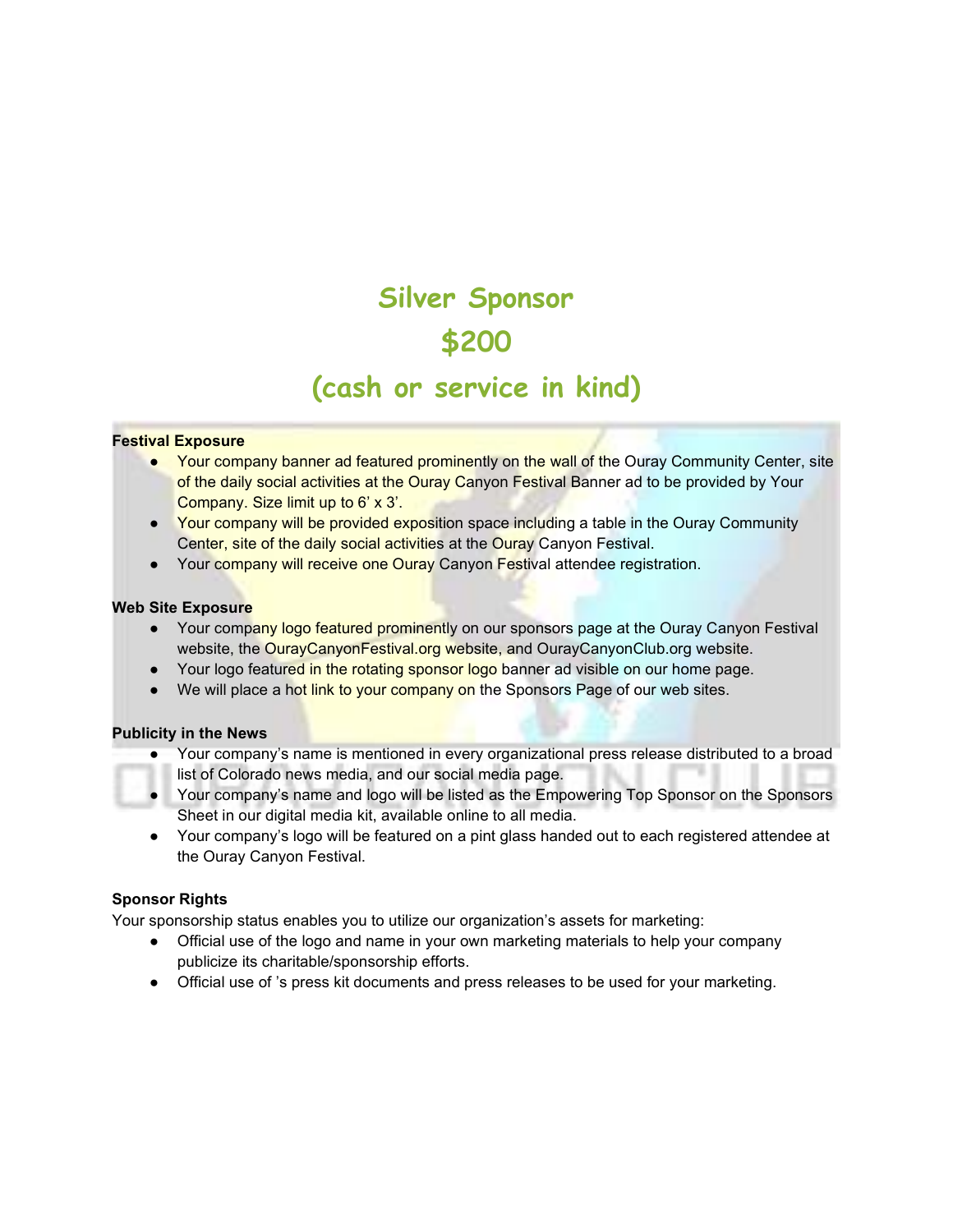# **Bronze Sponsor \$100**

# **(cash or service in kind)**

#### **Festival Exposure**

- Your company banner ad featured prominently on the wall of the Ouray Community Center, site of the daily social activities at the Ouray Canyon Festival.Banner ad to be provided by Your Company. Size limit up to 4' x 2'.
- Your company will be provided exposition space including a table in the Ouray Community Center, site of the daily social activities at the Ouray Canyon Festival.

#### **Web Site Exposure**

• Your company logo featured prominently on our sponsors page at the website, the OurayCanyonFestival.org website, and the OurayCanyonClub.org website

#### **Publicity in the News**

- Your company's name is mentioned in most organizational press releases distributed to a broad list of Colorado news media, and our social media page.
- Your company's name and logo will be listed as the Empowering Top Sponsor on the Sponsors Sheet in our digital media kit, available online to all media.
- Your company's logo will be featured on a pint glass handed out to each registered attendee at the Ouray Canyon Festival.

#### **Sponsor Rights**

Your sponsorship status enables you to utilize our organization's assets for marketing:

- Official use of the logo and name in your own marketing materials to help your company publicize its charitable/sponsorship efforts.
- Official use of 's press kit documents and press releases to be used for your marketing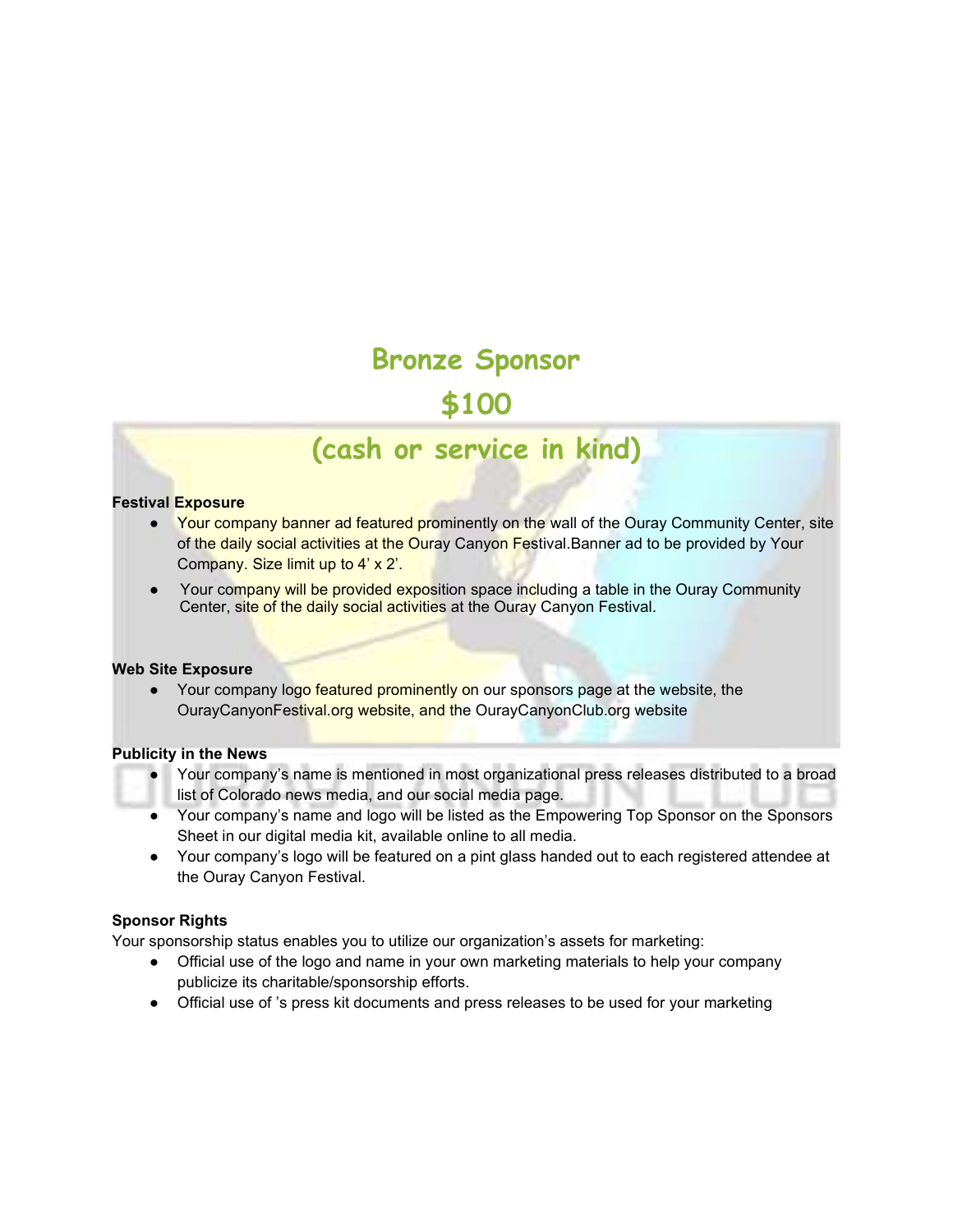# **Supporting Sponsor**

# **\$50 - \$99**

# **(cash or service in kind)**

### **Web Site Exposure**

● Your company logo featured prominently on our sponsors page at the Ouray Canyon Festival website, OurayCanyonFestival.org, and OurayCanyonClub.org

#### **Publicity in the News**

- Your company's name is mentioned in most organizational press releases distributed to a broad list of Colorado news media, and our social media page.
- Your company's name and logo will be listed as the Empowering Top Sponsor on the Sponsors Sheet in our digital media kit, available online to all media.
- Your company's logo will be featured on a pint glass handed out to each registered attendee at the Ouray Canyon Festival.

## **Sponsor Rights**

Your sponsorship status enables you to utilize our organization's assets for marketing:

- Official use of the logo and name in your own marketing materials to help your company publicize its charitable/sponsorship efforts.
- Official use of 's press kit documents and press releases to be used for your marketing.